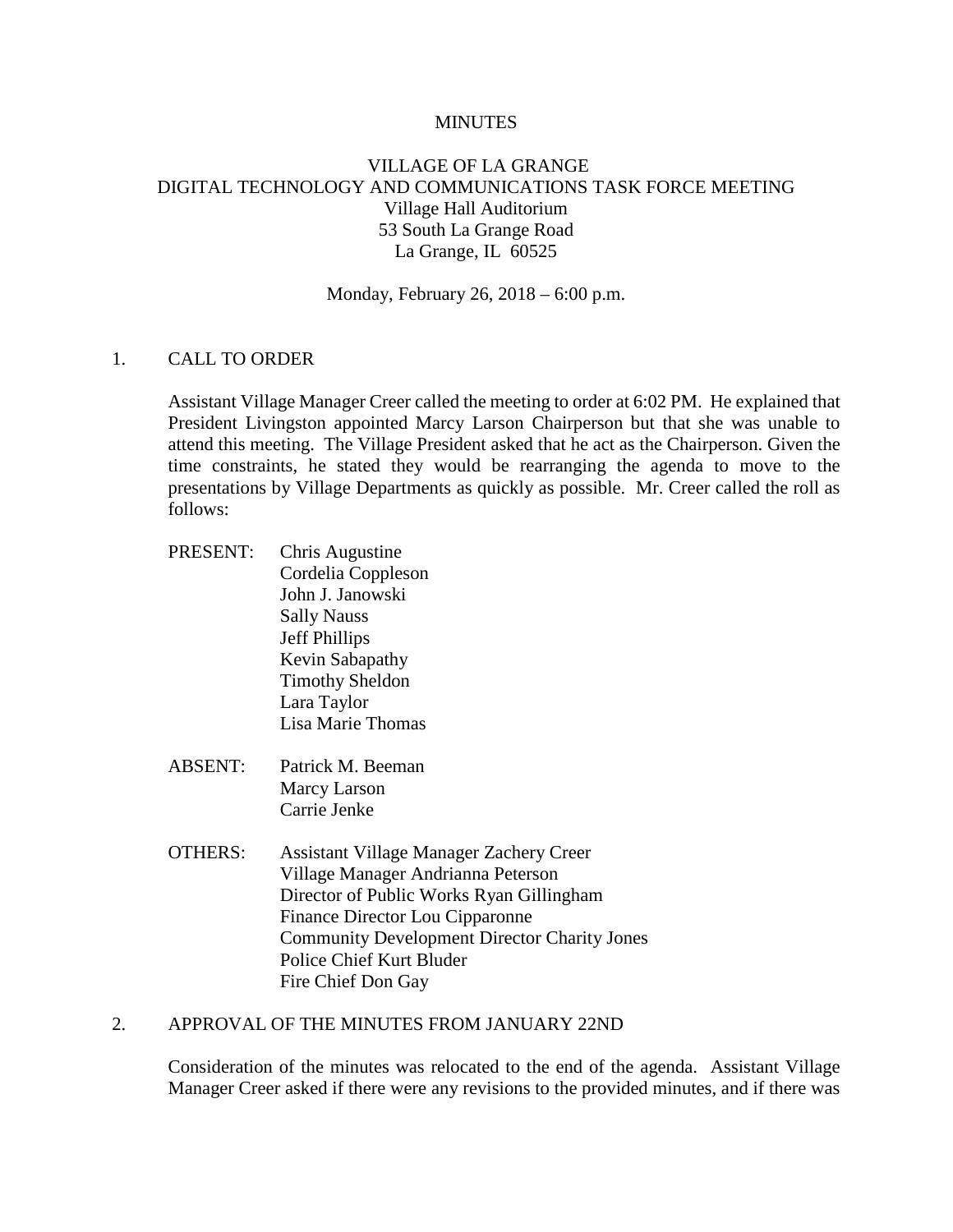a motion for approval. Ms. Taylor made a motion to approve the minutes. Ms. Coppleson seconded, and the minutes passed by a voice vote.

#### 3. BUSINESS AT HAND

### A. Memo for the Village President re: Direction and Appointment of a Chair

Assistant Village Manager Creer provided a summary of the direction given by President Livingston. The memo appointed Marcy Larson as Chair of the Task Force and provided other suggested areas for the Task Force to focus on. Given the time constraints for the Task Force, the Village President asked the Commission to focus specifically on communications from the Village to residents. Areas that he would like to see explored include: Emergency Communications, Social Media, greater use of the Village's cable station, and use of Village owned property.

### B. Presentation by Village Departments

Assistant Village Manager Creer started the presentation by asking each Department Head to introduce themselves. Mr. Creer provided objectives for the presentation, including focusing on external communications. Mr. Creer shared the importance of equal access, transparency, civic participation and customer service in all Village communications. Mr. Creer gave an overview of communications in the Administration Department. The Administration Department's major tools include the website, the bimonthly newsletter, the Village's cable station, Village Board agendas, public meetings, public hearings, public documents, strategic plan and minutes. The website serves as both an active and passive tool. The active components of the website include the ability to push out notifications through email, social media, and text to all subscribed residents. The passive communications include the website acting as an archive of all Village documents featuring agendas, board reports, budgets, financial statements and minutes. These documents provide background for all Village Policy decisions. The Village also actively engages its residents through its six standing volunteer committees. Transparency and Civic Engagement are priorities of the Village. These committees provide continuous feedback and recommendations to the Village Board. Additionally, the Administration Department ensures that the Village complies with the Open Meetings Act and responds to Freedom of Information Requests. The website and the Village's partnership with the LGBA will be explored further at the next meeting.

Lou Cipparrone, Finance Director, introduced communication tools in his Department. The Finance Department concentrates on online services through the website including the new online parking permit program and online bill pay for water billing. Other tools that are used by the Finance Department include the water bill note section that is used by the Department to advertise events and the Village Budget which provides information about the Village's priorities for the next fiscal year. Upcoming projects from the Finance Department include the updating of the Village's phone system to a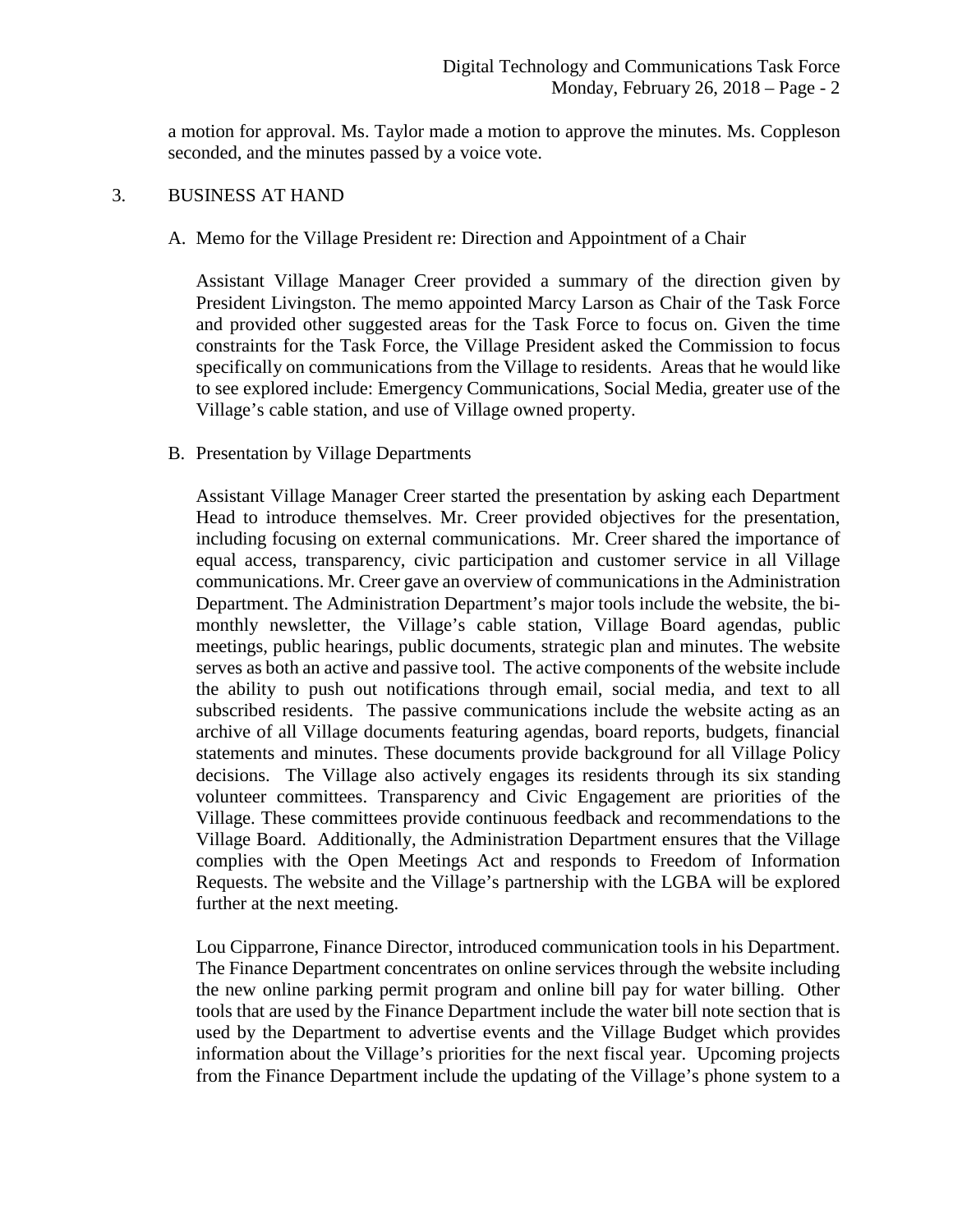Voice Over IP system which will save costs and increase reliability as one of the Village's most important communications tools.

Chief Kurt Bluder discussed the Police Department's communications tools. The Police Department uses its own Facebook page for crime alerts and public service announcements. Digital signs are used around town for safety reminders and construction notices. Similar to other Departments, the website plays an important role in the communications of the department; residents can sign up for notifications about Police Department news through "Notify Me" or go to the website to see information about ongoing police operations. The primary communication point for the Police Department is through LTACC the Village's 9-1-1 dispatch service. In terms of upcoming projects, the Police Department will be launching an online portal for overnight parking and vacation notifications. The Police Department also engages with the community through direct outreach including the Citizen Police Academy and an upcoming event called "National Night Out" which the Village of La Grange will participate in for the first time in 2018. Chief Bluder stated the need to balance the need for timely public communications with accuracy.

Chief Don Gay presented the Fire Department's communications tools. Chief Gay emphasized that his communications were more traditional, in part because of the sensitive nature of much of the Department's work including confidential medical information from EMS calls. The Fire Department does engage in outreach, however, for the purposes of public awareness and information including appearing at block parties and hosting an annual fire prevention open house. The Fire Department's major communication tool is its monthly report which provides information about the Fire Service, information about ongoing activities, and helpful fire prevention tips.

Charity Jones, Director of Community Development, presented communications tools in her department. Her department focuses on communications with businesses and potential businesses including providing information about available properties, economic demographics, events communications in conjunction with or partnership with the LGBA, and one-on-one outreach with businesses. Major communications tools include the four citizen committees staffed by her Department (Community and Economic Development Commission, Plan Commission, Zoning Board of Appeals, and Downtown Design Review Commission). These act as advisory boards and provide residents an opportunity to serve on a commission or provide public feedback at any of the meetings. Community Development also uses the website to provide forms, policies, zoning information, comprehensive plan information and the materials associated with the four commissions. She also presented about the upcoming Branding Study which will incorporate community and business input in creating a unique brand for Village marketing, communications, and services. Her department also maintains a number of guides for building projects, and permits.

Ryan Gillingham, Director of Public Works, presented an overview of communications tools in his department. Public Works relies on both new communication systems such as Geographic Information System (GIS) and more traditional forms of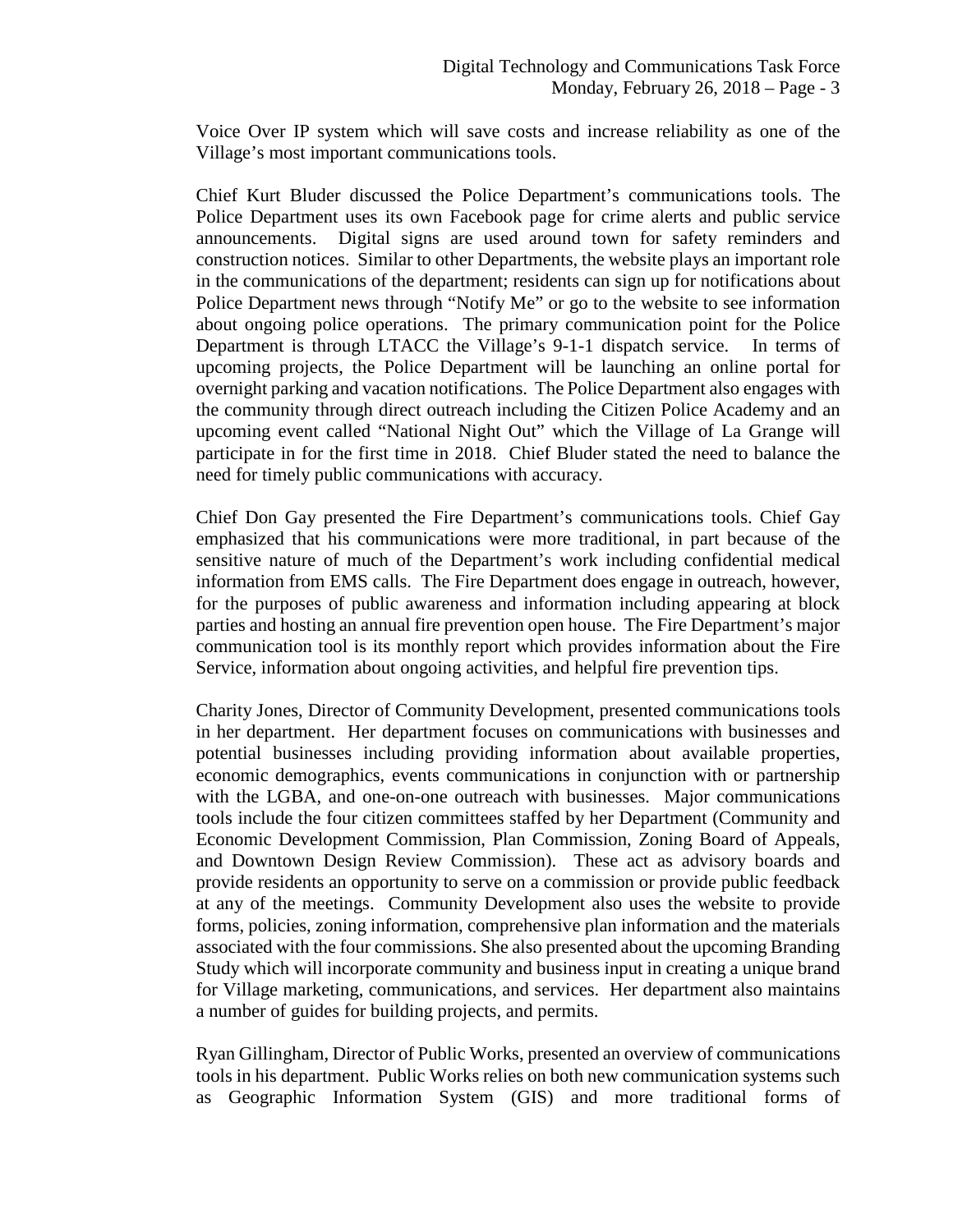communications such as letters and written notices. GIS allows residents to access a vast amount of information about properties in the Village and will eventually integrate information from all of the Village's departments in a single location. The website also acts as a main hub for the Public Works Department by providing information and reminders, as well as the ability to submit online service requests. Traditional communications still remain the most used and often the most effective forms of communication. Public Works still gets most of its service requests through email and by phone. Events such as water main breaks and boil orders still require the Public Works Department to knock on doors because not all residents are online or have home phones.

C. Background Resources

Staff provided requested background materials including an excerpt from LG 2020 and information regarding a previous workshop of the Village Board regarding communications.

D. Discussion, Questions and Planning

At the end of the presentation, the floor was opened for questions from the Task Force. Mr. Phillips asked timing for the implementation of the branding study. Ms. Jones stated that many of the outcomes will be rolled out through the next fiscal year. Mr. Creer stated that the branding study components will be coordinated with the anticipated new website refresh scheduled for January 2019.

Mr. Janowski asked if Code Red could be sent out to RSS Feeds. Chief Bluder stated he would look into the question and provide information to the Task Force at the next meeting.

Mr. Augustine asked if text to 9-1-1 was available. Chief Bluder stated that technology was not available yet but is an identified future initiative.

Mr. Janowski asked if the parking app could be integrated with sensors to provide a real time parking map. Mr. Cipparrone stated that these is technology available but that the Village does not currently have that capability.

Mr. Janowski asked about the Village's fiber infrastructure. Public Works Director Gillingham explained that almost all Village facilities were connected by dedicated dark fiber, at no cost to the Village as part of a right-of-way permit.

Mr. Phillips asked if there was some sort of application that merged all the Village's communications. Mr. Creer answered that the website acted as the resource. The website is planned to be updated this year to be mobile friendly and part of the optimization could advertise the different types of communication.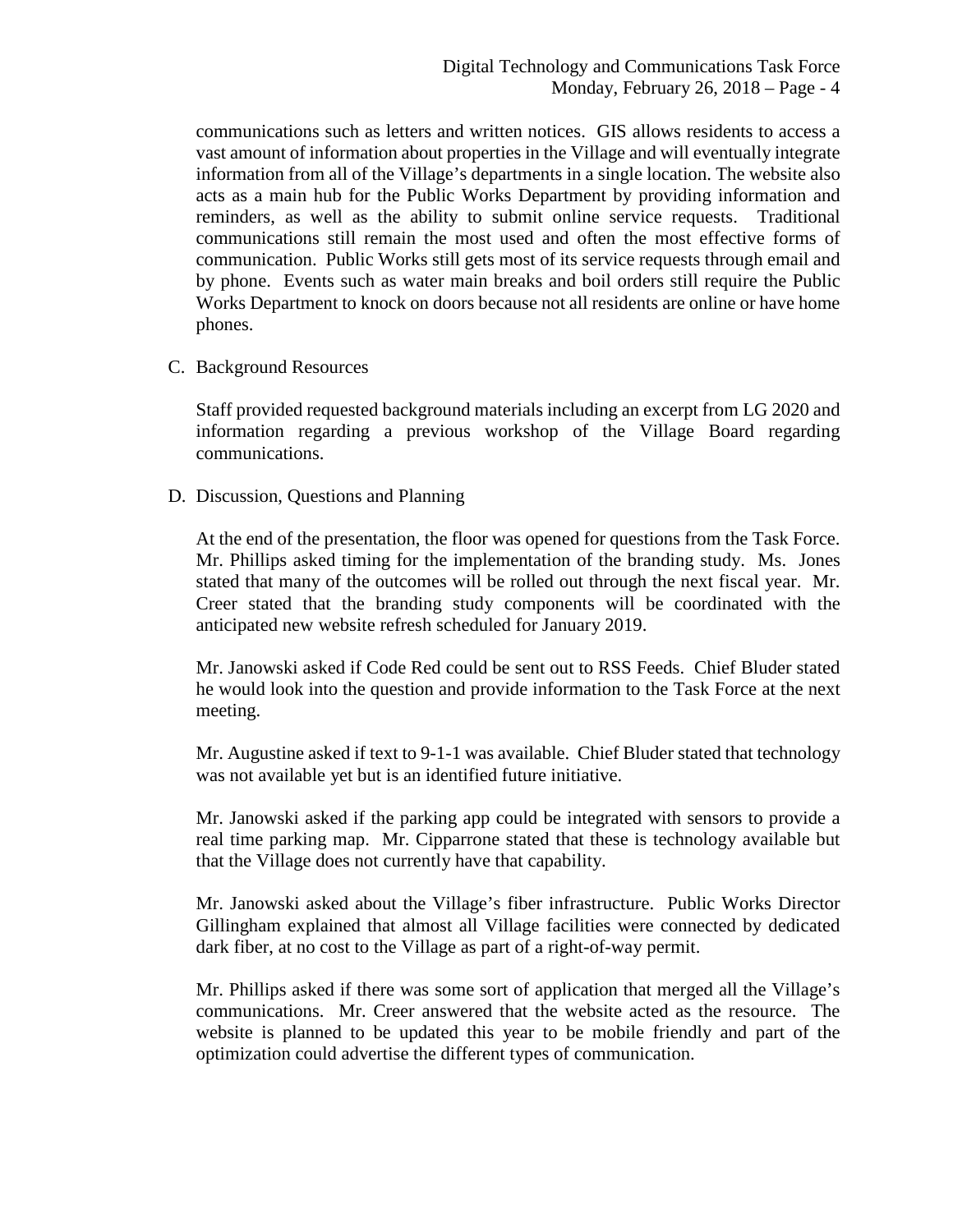Mr. Augustine asked if QR codes could be added to the Spokesman. Staff responded that could be considered for future issues.

Ms. Coppleson stated the Village needs to keep seniors and residents who do not embrace technology informed. Ms. Taylor asked if there was a way to opt-out of a newsletter. Finance Director Cipparrone answered that since the letter is bulk mailed, we do not have the ability to mail only to certain addresses.

Ms. Nauss asked if all of the building department forms could be made fillable and submittable online. Community Development Director Jones responded that they are in the process of updating forms online to be fillable. That being said, the building industry is still paper focused and large plans must still be submitted in person. This also gives the applicant and staff an opportunity to discuss process and answer questions.

Ms. Taylor asked how residents find out about "Notify Me". Staff answered that information is posted in every newsletter.

Ms. Taylor asked if any forms of communication have been discontinued. Public Works Director Ryan Gillingham answered as an example that Block Parties are now entirely handled online, and that Public Works discontinued use of its fax machine.

Mr. Augustine asked how many of the Village's website visitors were unique visitors and what parts of the website are not getting much traffic but should. Mr. Creer stated he would provide more information at the next meeting. Public Works Director Gillingham answered that the GIS "Community Portal" is probably not fully utilized, despite the wealth of information it provides. The Task Force discussed branding and advertising the portal.

Mr. Phillips asked how often email lists were used by the Village, and if they could be integrated. Mr. Creer responded that they were not a commonly used tool by the Village; the Village website pushes out information through text messages, email, and Notify Me.

Ms. Coppleson asked if there were other tools besides water bills that could have additional notifications. Finance Director Cipparrone answered that currently the Spokesman newsletter was the only other written document that goes to each home.

Ms. Coppleson asked the Police Chief how he felt the communications with LTHS, in reference to recent incidents, were coordinated. Police Chief Bluder stated it went extremely well and that he was in contact with the school superintendent immediately to plan joint communication efforts. Information was provided on website, Facebook and community wide notifications.

Ms. Coppleson asked if information could be added to CodeRed about individual households and how that information is distributed to first responders. Chief Gay